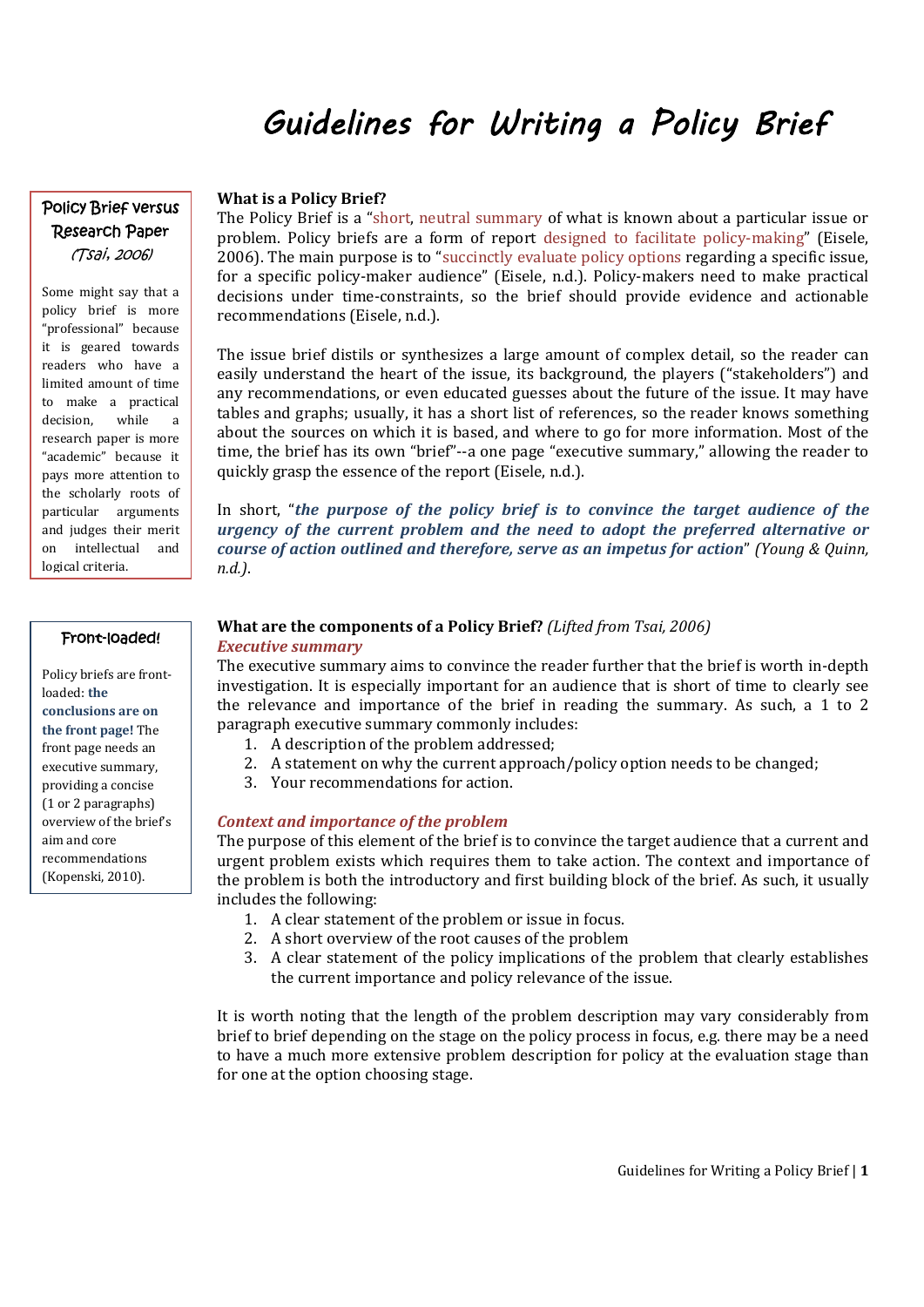# Do's and Dont's

(Kopenski, 2010)

Avoid technical, legalistic, economic or academic jargon!

Presentation needs to be professional as suits a public document.

Use correct grammar and spelling, and appropriate spacing, font, point, headings and sub-headings.

Facilitate readability through images, catchphrases, layout choices, and the provision of data as graphs or charts.

## *Critique of policy option(s)*

The aim of this element is to detail shortcomings of the current approach or options being implemented and therefore, illustrate both the need for change and focus of where change needs to occur. In doing so, the critique of policy options usually includes the following:

- 1. A short overview of the policy option(s) in focus
- 2. An argument illustrating why and how the current or proposed approach is failing. It is important for the sake of credibility to recognize all opinions in the debate of the issue.

#### *Policy recommendations*

The aim of the policy recommendations element is to provide a detailed and convincing proposal of how the failings of the current policy approach need to change. As such this is achieved by including:

- 1. A breakdown of the specific practical steps or measures that need to be implemented
- 2. Sometimes also includes a closing paragraph re-emphasizing the importance of action.

## *Appendices*

Although the brief is a short and targeted document, authors sometimes decide that their argument needs further support and so include an appendix. **Appendices should be included only when absolutely necessary.** 

## **What a persuasive Policy Brief should be** *(Lifted from Young and Quinn, n.d.)*

As with all good marketing tools, the key to success is targeting the particular audience for your message. The most common audience for a policy brief is the decision-maker but, it is also not unusual to use the document to support broader advocacy initiatives targeting a wide but knowledgeable audience (e.g. decision makers, journalists, diplomats, administrators, researchers). In constructing a policy brief that can effectively serve its intended purpose, it is common for a brief to be:

**FOCUSED** All aspects of the policy brief (from the message to the layout) need to strategically focused on achieving the intended goal of convincing the target audience. For example, the argument provided must build on what they do know about the problem, provide insight about what they don't know about the problem and be presented in language that reflects their values, i.e. using ideas, evidence and language that will convince them.

**PROFESSIONAL, NOT ACADEMIC** The common audience for a policy brief is not interested in the research/analysis procedures conducted to produce the evidence, but are very interested to know the writer's perspective on the problem and potential solutions based on the new evidence.

**EVIDENCED-BASED** The policy brief is a communication tool produced by policy analysts and therefore all potential audiences not only expect a rational argument but will only be convinced by argumentation supported by evidence that the problem exists and the consequences of adopting particular alternatives.

**LIMITED** To provide adequately comprehensive but targeted argument within a limited space, the focus of the brief needs to be limited to a particular problem or area of a problem.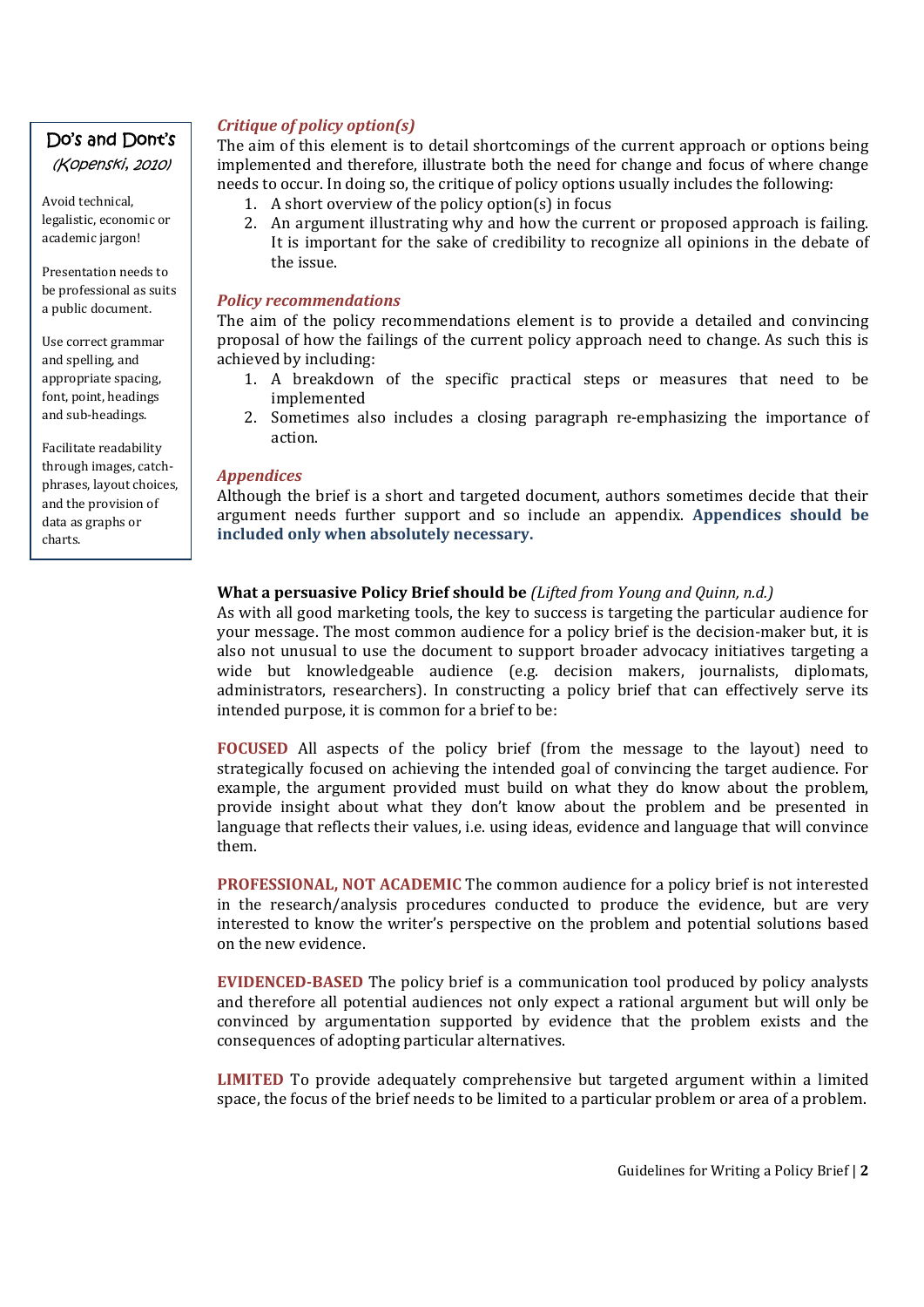**SUCCINT** The type of audiences targeted commonly do not have the time or inclination to read an in-depth 20 page argument on a policy problem. Therefore, it is common that policy briefs do not exceed 6 – 8 pages in length (i.e. usually not longer than 3,000 words).

**UNDERSTANDABLE** This not only refers to using clear and simple language (i.e. not the jargon and concepts of an academic discipline) but also to providing a well explained and easy to follow argument targeting a wide but knowledgeable audience.

**ACCESSIBLE** The writer of the policy brief should facilitate the ease of use of the document by the target audience and therefore, should subdivide the text using clear descriptive titles to guide the reader.

**PROMOTIONAL** The policy brief should catch the eye of the potential audience in order to create a favourable impression (e.g. professional, innovative etc) In this way many brief writers many of the features of the promotional leaflet (use of colour, use of logos, photographs, slogans, illustrative quotes etc).

**PRACTICAL AND FEASIBLE** The policy brief is an action-oriented tool targeting policy practitioners. As such the brief must provide arguments based on what is actually happening in practice with a particular policy and propose recommendations which seem realistic to the target audience

# 6 Steps for a compelling Policy Brief (Lifted from Young and Quinn, n.d.)

- 1. **Issue:** examine the issue you will be dealing with. Answer these questions: is the issue general or specific? How general/specific?
- 2. **Audience:** take your primary audience into serious consideration. Your brief should be tailored to the needs of your audience. It makes a fundamental difference for how you must frame your analysis and your recommendation. Is your audience an individual (i.e. Prime Minister) or an organization (i.e. the Government as a whole)?
- 3. **Actors:** identify the relevant actors for the issue you are dealing with. This is an essential step, since you will have to analyze their interests in order to make sensible and viable policy recommendations. Identifying the relevant actors is also essential to produce a good assessment of the context and of the interests that are plug into the issue.
- 4. **Interests:** once you have identified the relevant actors, it is necessary to analyze their interests. What are the actors' interests? Which of the relevant actors have similar interests to your audience? Which ones have different interests? How different? This step is important both for the context part of your brief and for the critique of policy options/policy recommendations. Without a clear identification of the actors involved in the issue and their interests, your brief will result vague, and therefore not useful.
- 5. **Recommendations:** your policy recommendations should reflect the above analysis. Remember that, according to the issue and the audience, your recommendation(s) might not suggest the best policy, but instead the most viable one. This should not limit your recommendation to just compromise policies. If you want to recommend radical change, you can; remember though that such radical action has to be implemented in some ways.
- 6. **How-To:** the last step is to suggest your audience the way to 'sell' the policy to its public (the public could be other members of the organizations, voters, other parties, etc.). This last step helps your audience build support/consensus to implement the policy you recommended.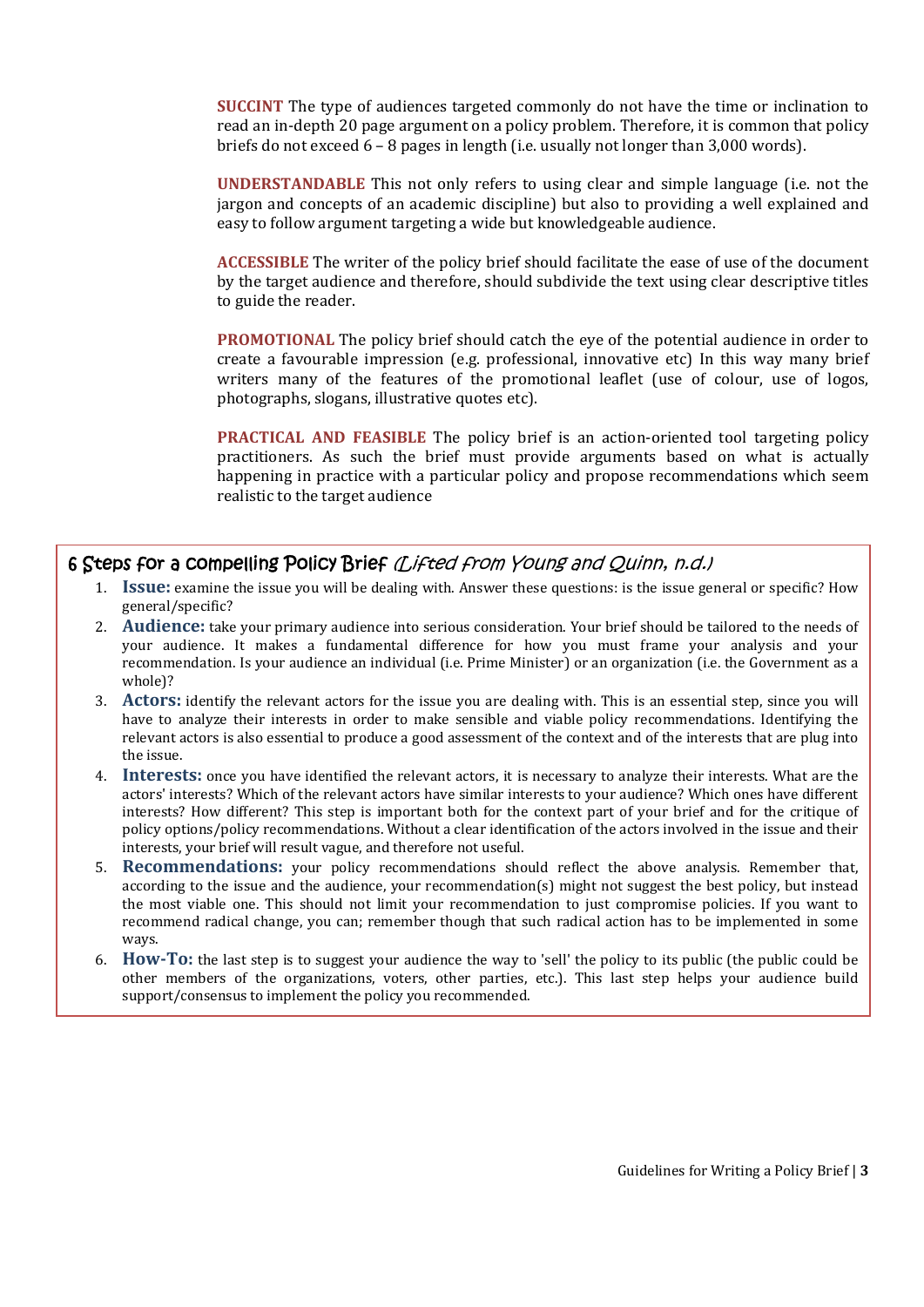## **Online Resources**

**You can check the following policy briefs online to serve as your guides in writing your own policy briefs:** 

Food and Agriculture Organization of the United Nations Policy Brief on the 2007-08 Rice Price Crisis: http://www.fao.org/docrep/013/am172e/am172e00.pdf

The Poverty and Economic Policy Policy Briefs on Food and Fuel Crises on Cambodia, Ghana and the Philippines: http://portal.pep-net.org/documents/download/id/16735 http://portal.pep-net.org/documents/download/id/16736 http://portal.pep-net.org/documents/download/id/16737

The Poverty and Economic Policy Brief on Effects of the GFC in the Philippines: http://portal.pep-net.org/documents/download/id/16739

The Royal Children's Hospital Policy Brief on Evidence-Based Practice: http://www.rch.org.au/emplibrary/ccch/Policy\_Brief\_21\_- \_Evidence\_based\_practice\_final\_web.pdf

#### **Submission Guidelines:**

- 1. All submissions should be in **MS Word Format** (.doc, .docx), **2 pages in length** and should be in a **2-column form**.
- 2. Images, tables, charts and graphs present in the layout of the Policy Brief should be submitted separately, i.e., all .jpg, .png, .bmp, .gif, .psd, etc., should be submitted individually.
- 3. Check policy briefs from the Poverty and Economic Policy (PEP) Website (www.pep-net.org), particularly those from the Community-Based Monitoring System (CBMS) to serve as guides in preparing your policy briefs.